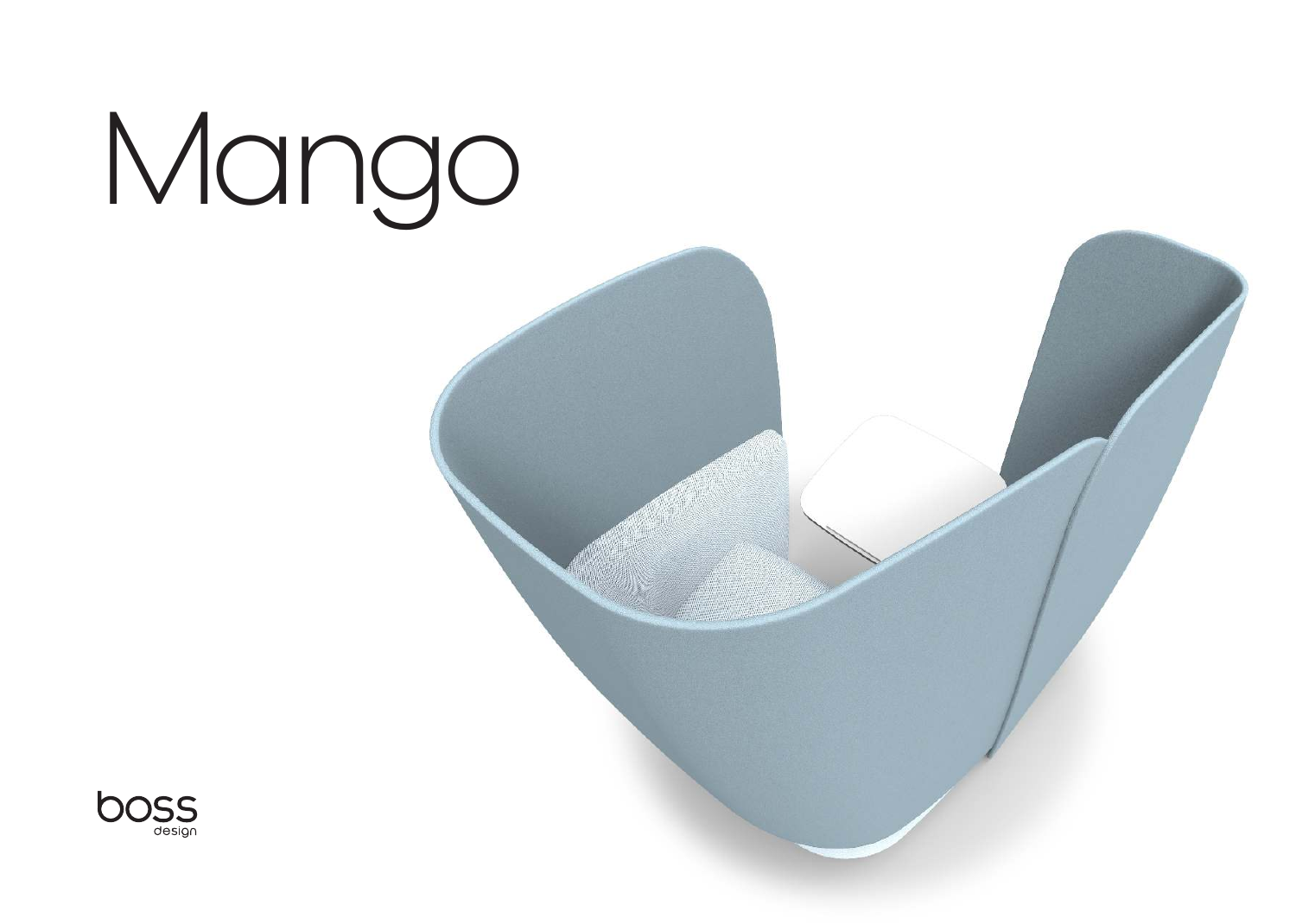Mango, our new personal workspace solution, is created with headspace in mind.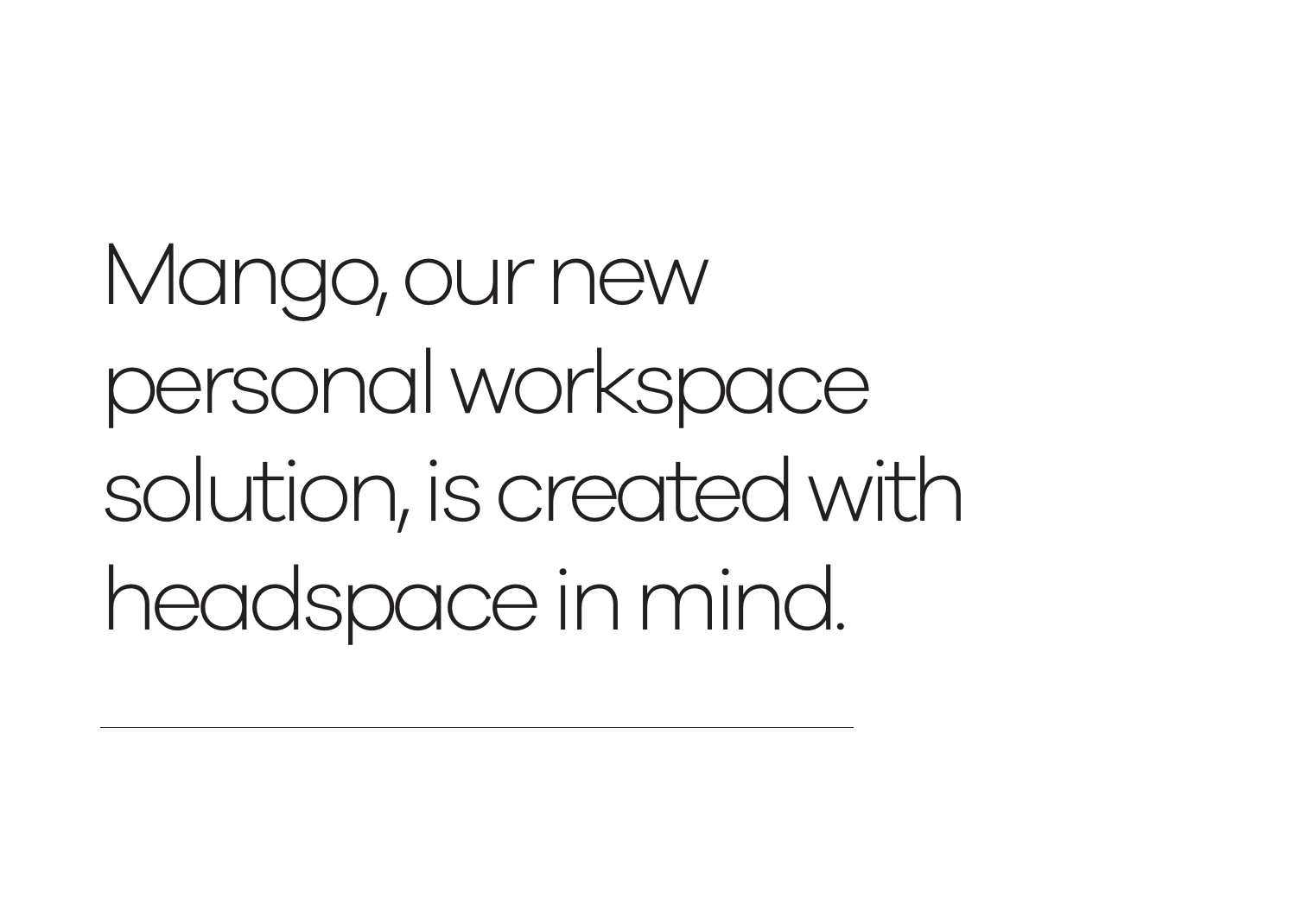

## Mango

BY BOSS DESIGN

Mango is a personal workspace with an acoustic privacy screen and multi positional writing tablet for quiet and private working. Arm shelves and power options provide additional work surfaces and connectivity. Dual density foams support the user and there is storage underneath the seat area.

An upholstered return screen can be added to the front of the unit to further enhance user privacy.

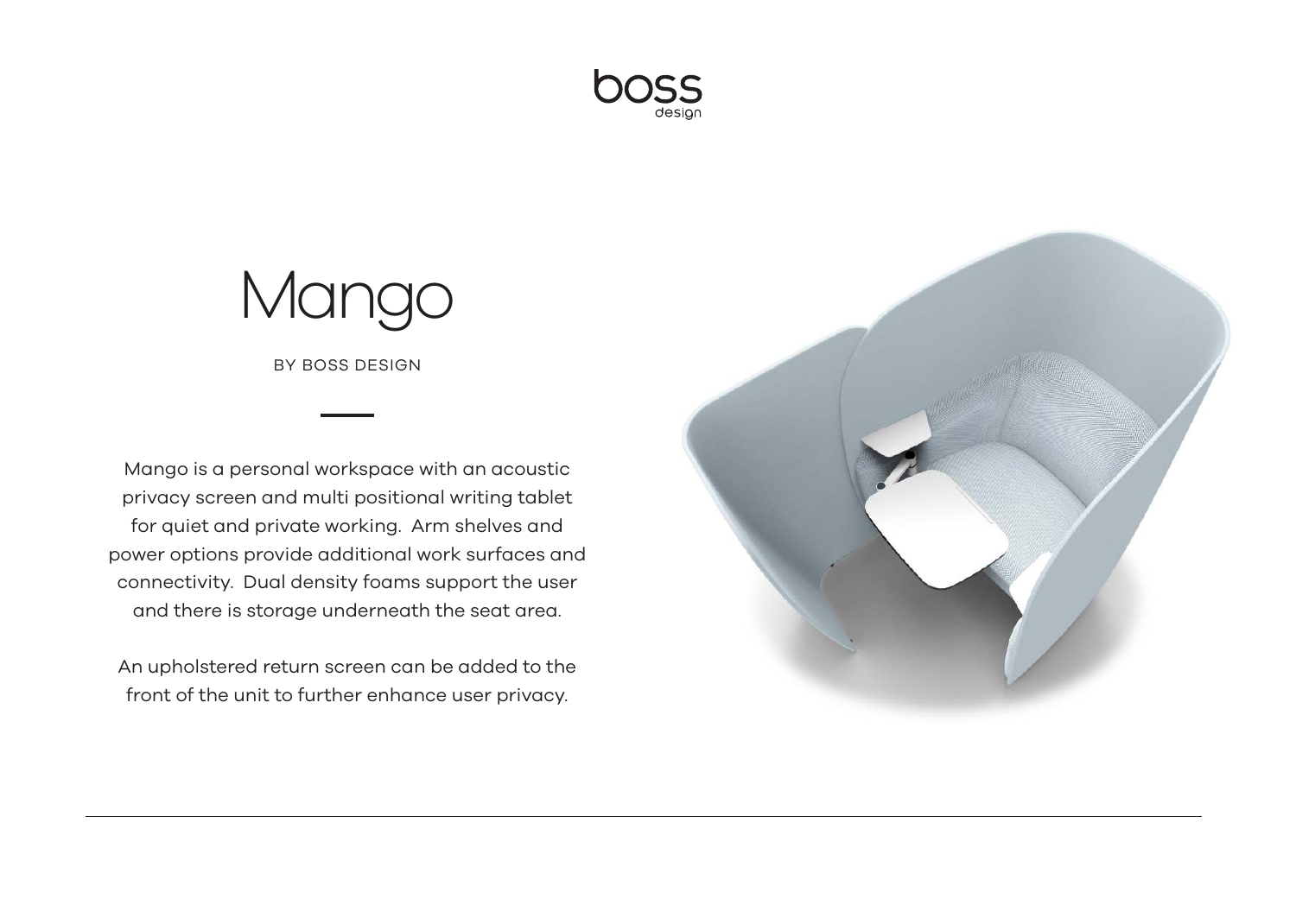## Mango Chair

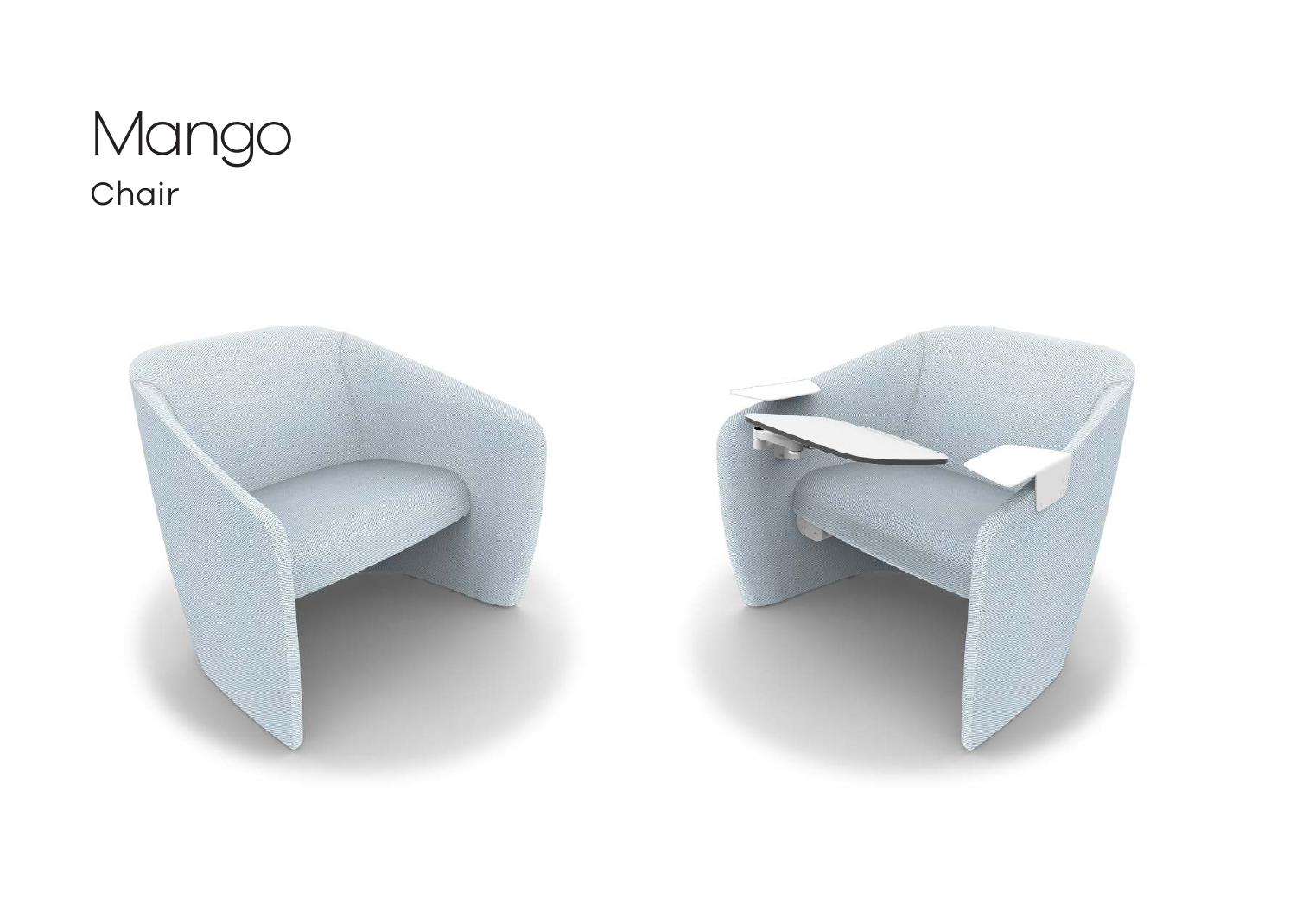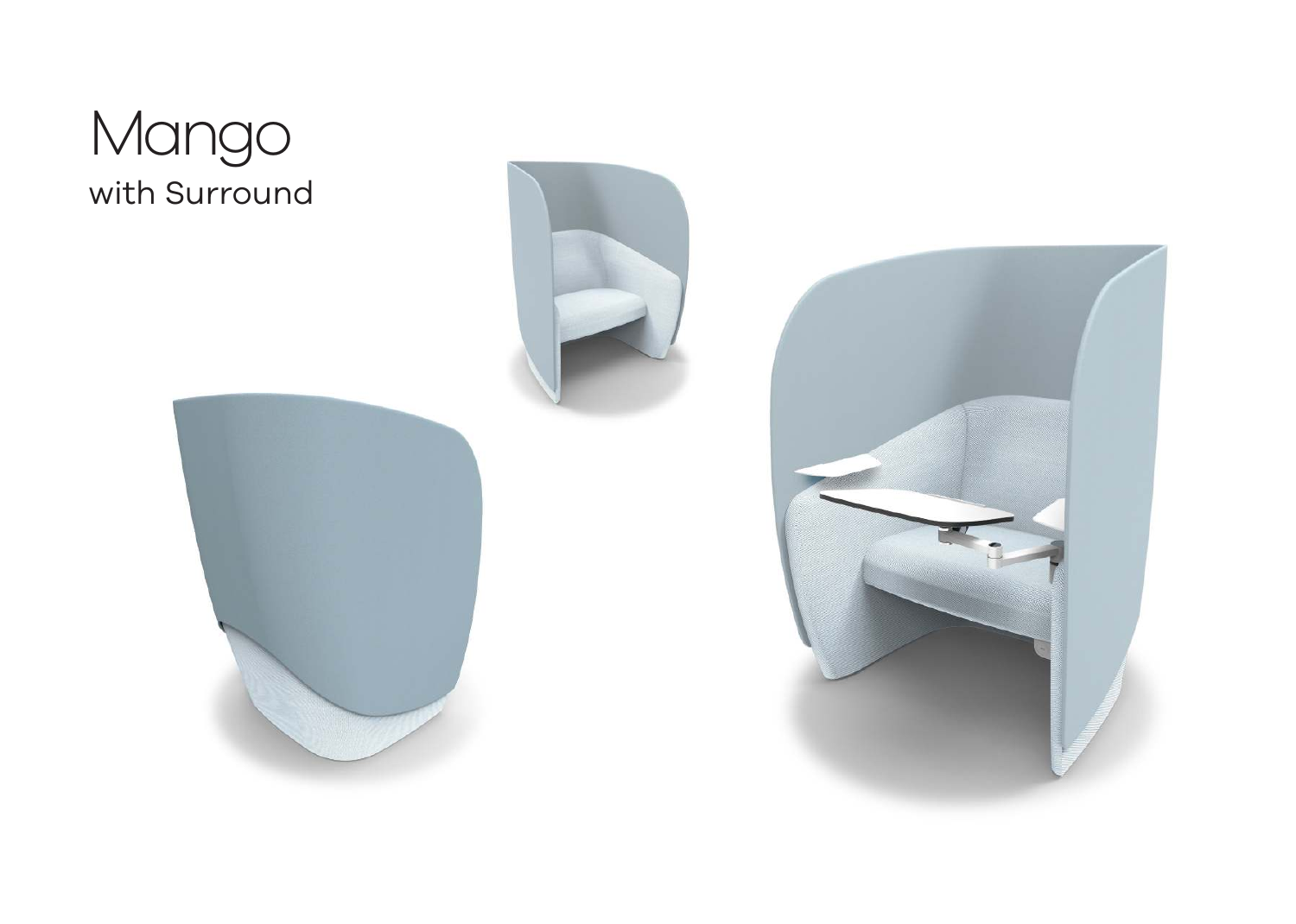

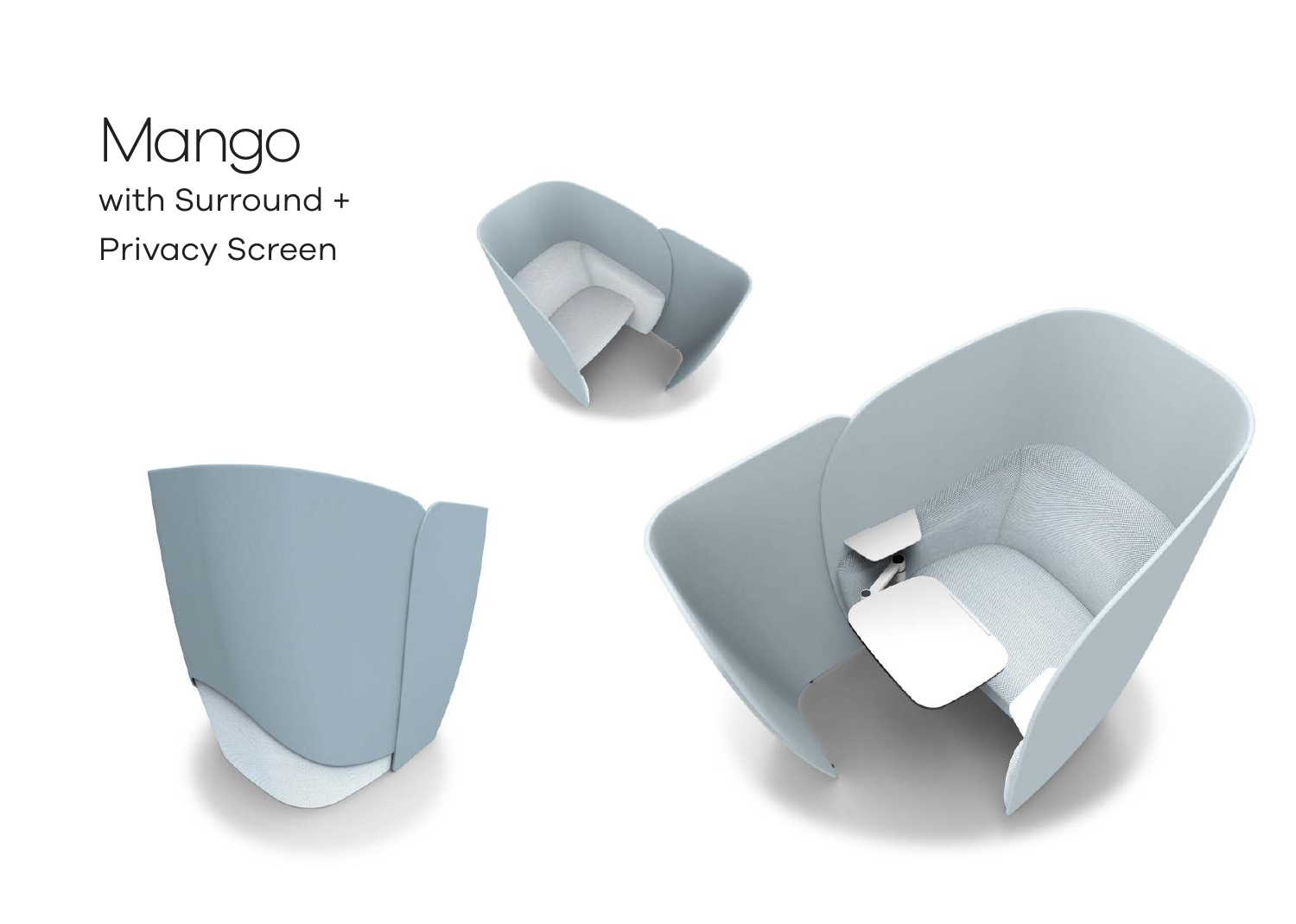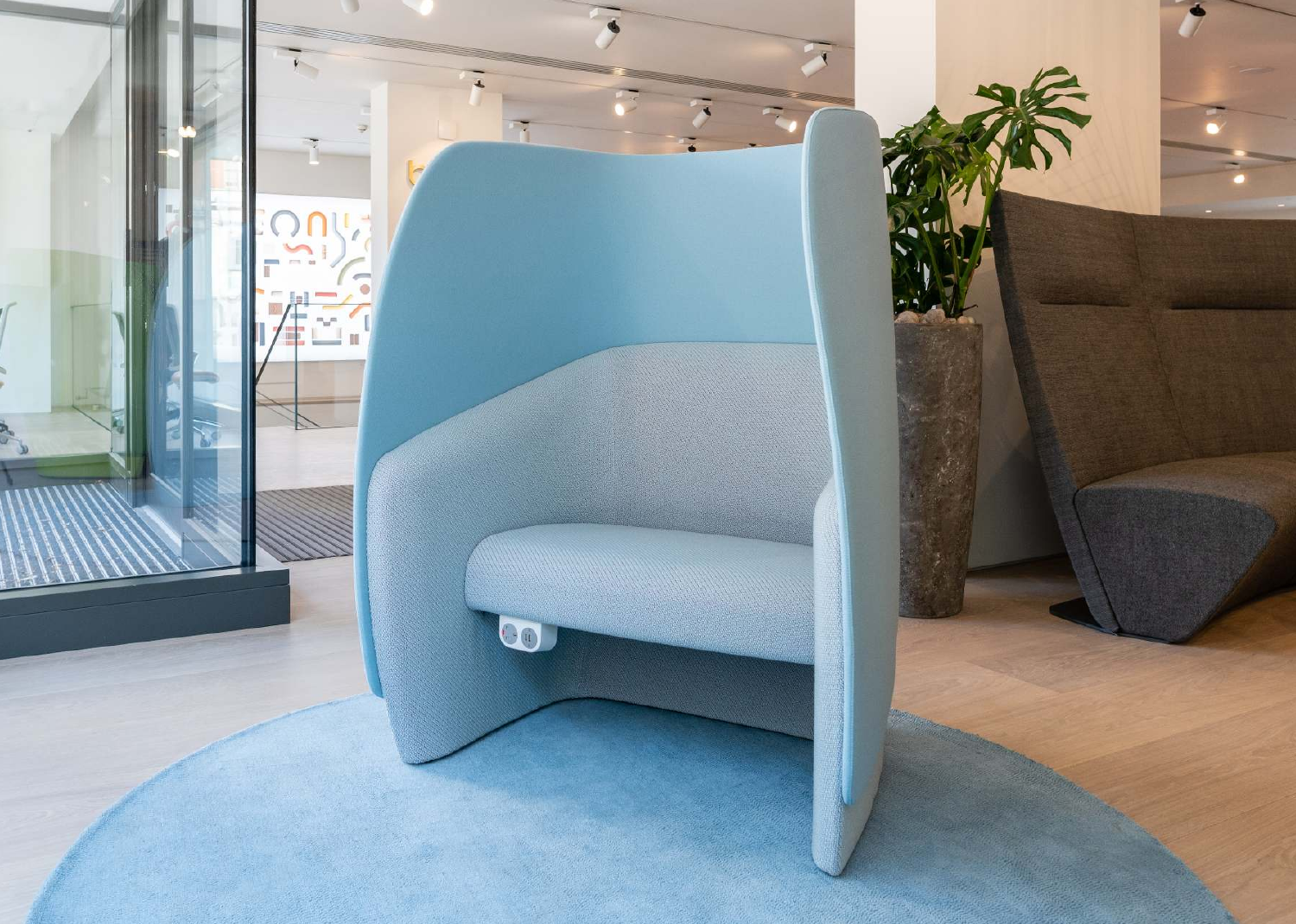